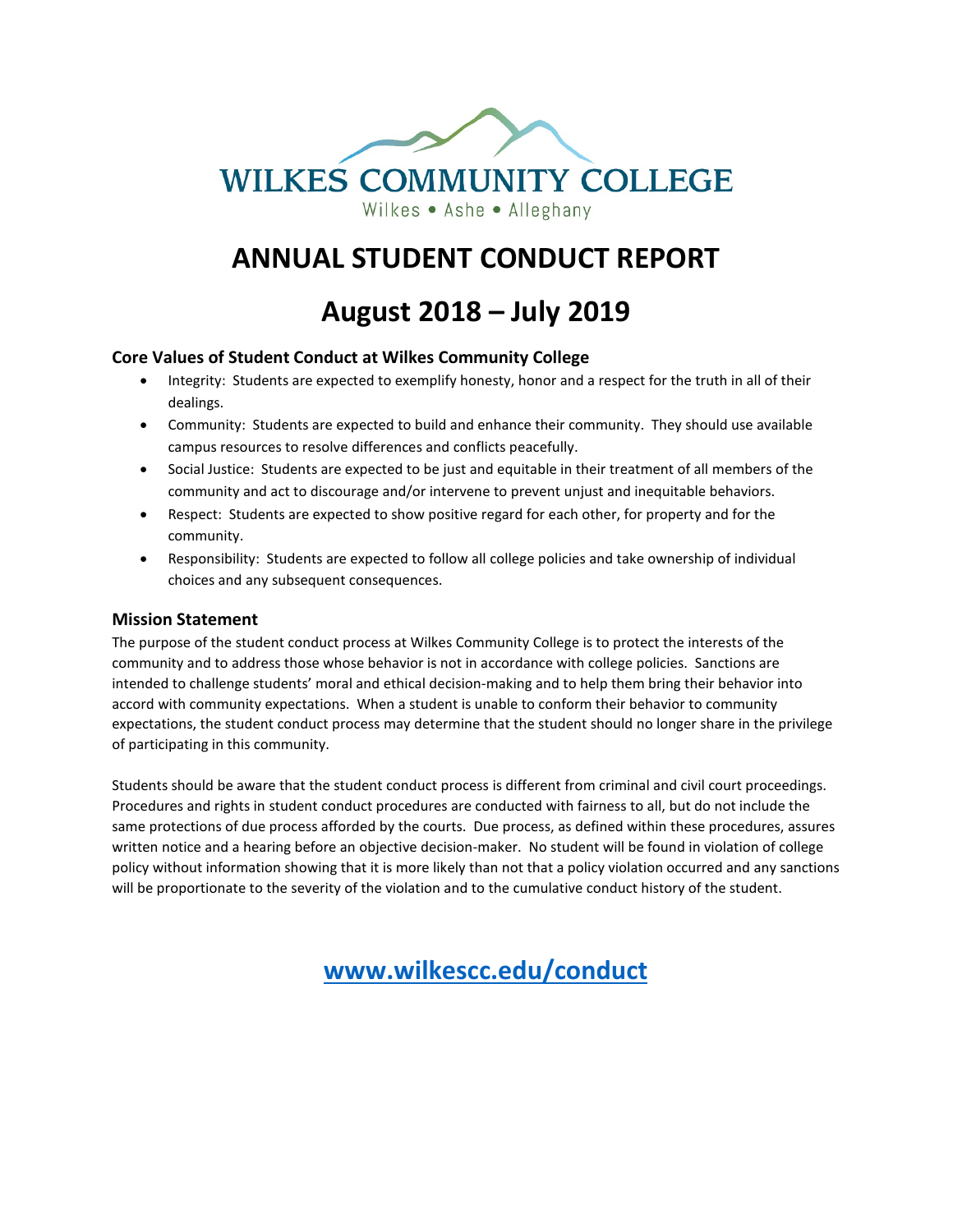#### **Classification of Case Types:**

- **Academic Integrity:** Any case that involved some form of academic dishonesty (cheating, fabrication and falsification, plagiarism, abuse of academic materials, or complicity in academic dishonesty). See pages 3-4 of the Code of Student Conduct for additional details.
- **Care Team:** Any case that involved a report concerning a student who was in distress and/or whose behavior was of concern to others. The behaviors reported may or may not have involved a violation of college policies/rules. Note: The goal of the Care Team is to provide support to students before situations rise to crisis levels. During the 2017-2018 school year, the WCC Care Team was officially organized in preparation for implementation at the beginning of the 2018-19 school year. Go to [www.wilkescc.edu/care](http://www.wilkescc.edu/care) for more details.
- **Conduct:** Any case that involved a violation of the rules of conduct, excluding academic integrity/dishonesty cases. See pages 3 – 8 of the Code of Student Conduct for additional details.
- **Information Only:** Any case that involved a first time, low level offense that resulted in a verbal warning/policy reminder being provided to a student regarding the rule(s) of conduct that were violated. Verbal warnings are not added to a student's official conduct record.



#### **Overview of Cases**

| <b>Case Type</b><br>*See Case Type<br>descriptions at top of<br>page. | <b>Number of Cases</b><br>by Type |
|-----------------------------------------------------------------------|-----------------------------------|
| <b>Academic Integrity</b>                                             |                                   |
| Care Team                                                             | 31                                |
| Conduct                                                               | 14                                |
| Information Only                                                      |                                   |
| <b>Fotal</b>                                                          | 53 total cases by type            |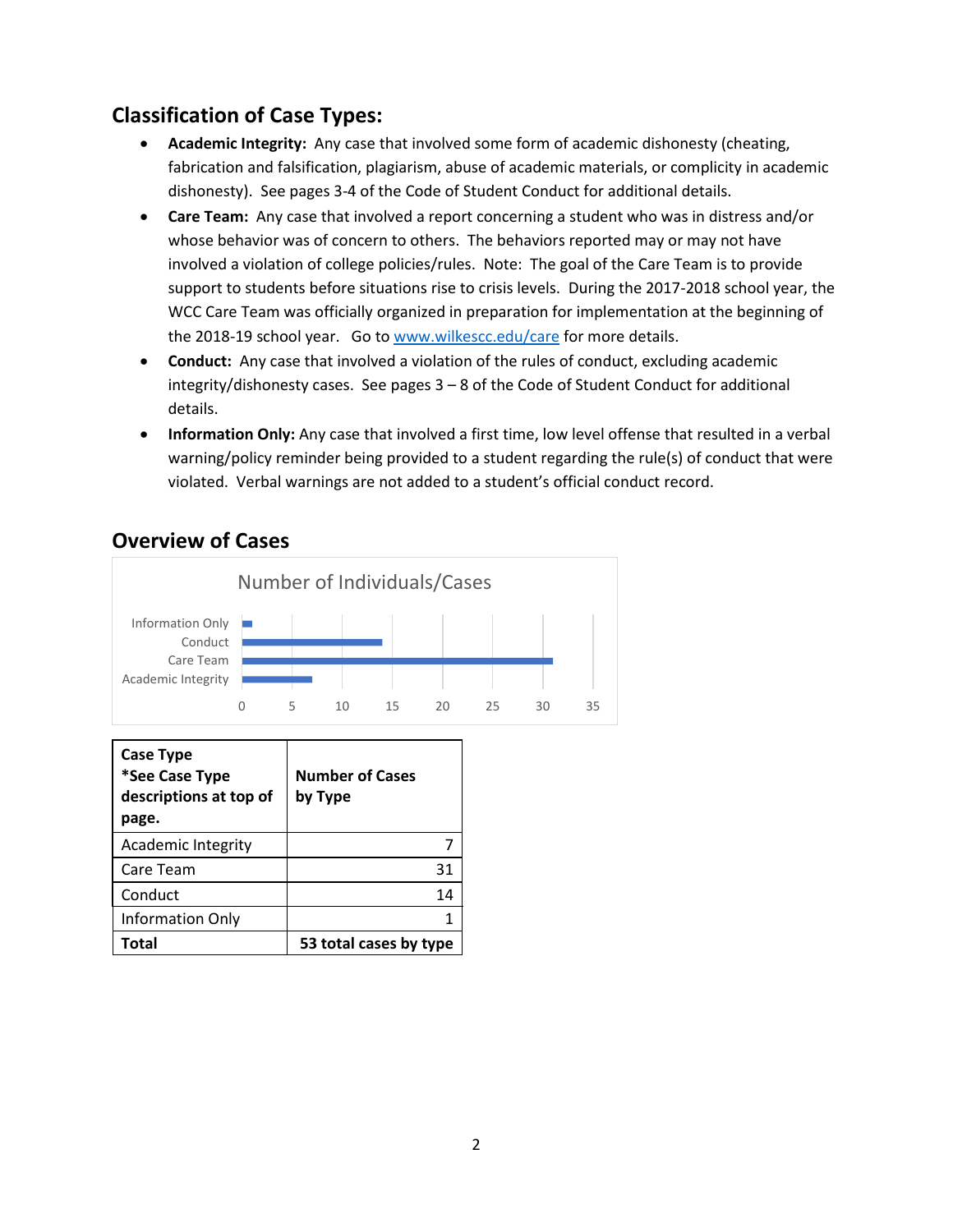

## **Monthly Breakdown of Cases by Individual Students**

| <b>Month</b> | <b>Number of Individuals</b> |
|--------------|------------------------------|
| August       | 4                            |
| September    | 11                           |
| October      | 10                           |
| November     | 3                            |
| December     | 0                            |
| January      | 5                            |
| February     | 3                            |
| March        | 3                            |
| April        | 5                            |
| May          | $\overline{2}$               |
| June         | 3                            |
| July         | 4                            |
| <b>Total</b> | 53 individual students       |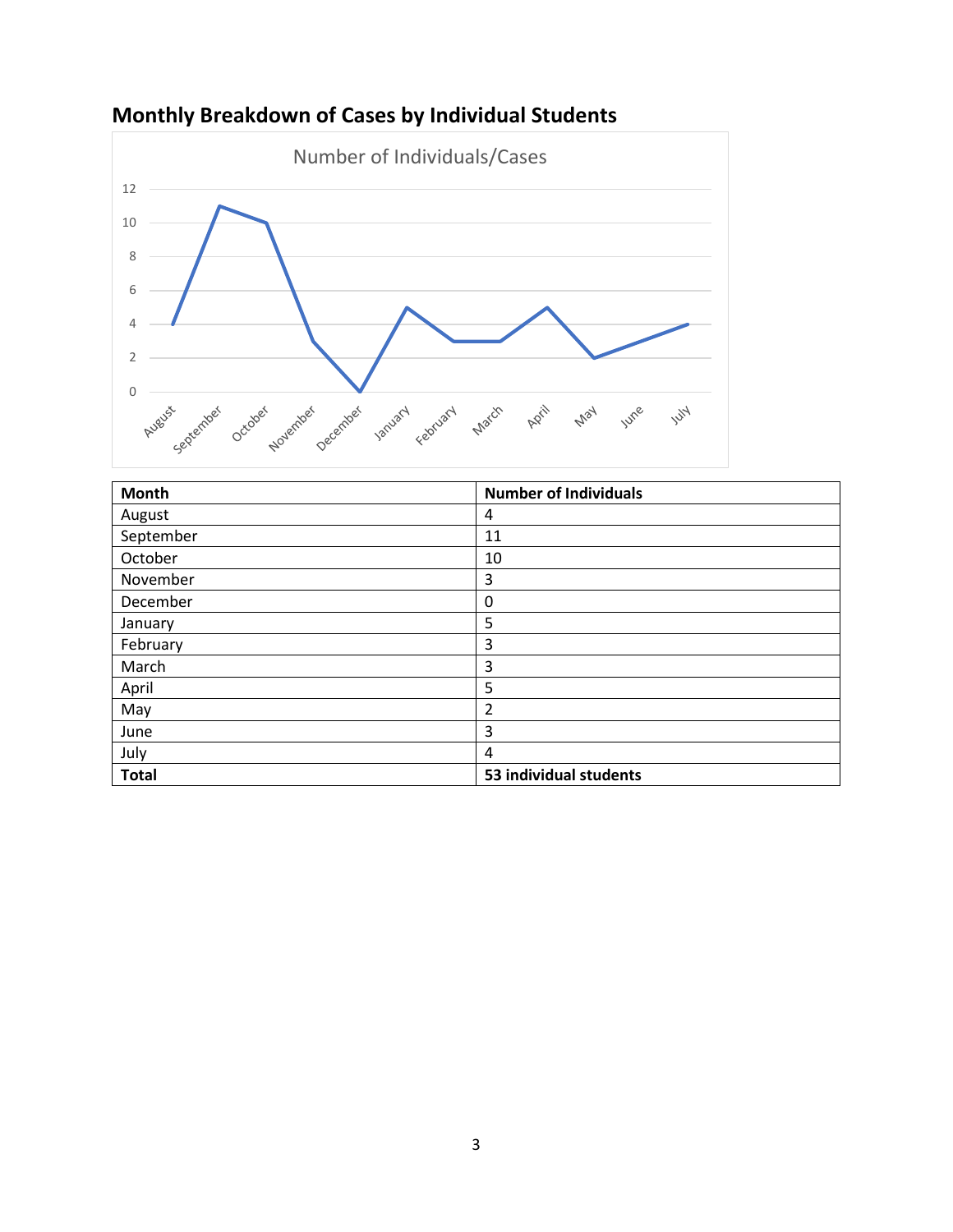# **Case Types by Month**



|              | <b>Academic</b><br>Integrity | Care<br>Team   | <b>Conduct</b> | Information<br>Only | <b>Total Cases by</b><br>Month |
|--------------|------------------------------|----------------|----------------|---------------------|--------------------------------|
| August       | 0                            | 4              | 0              | 0                   | 4                              |
| September    | 2                            | 5              | 4              | 0                   | 11                             |
| October      | 0                            | 5              | 5              | 0                   | 10                             |
| November     | 1                            | $\overline{2}$ | 0              | $\mathbf 0$         | 3                              |
| December     | 0                            | 0              | 0              | 0                   | 0                              |
| January      | 0                            | $\overline{2}$ | $\overline{2}$ | $\mathbf{1}$        | 5                              |
| February     | $\mathbf{1}$                 | $\mathbf{1}$   | $\mathbf{1}$   | 0                   | 3                              |
| March        | 0                            | $\overline{2}$ | $\mathbf{1}$   | 0                   | 3                              |
| April        | 0                            | 5              | 0              | 0                   | 5                              |
| May          | $\overline{2}$               | $\mathbf 0$    | 0              | 0                   | 2                              |
| June         | 0                            | $\overline{2}$ | $\mathbf{1}$   | 0                   | 3                              |
| July         | $\mathbf{1}$                 | 3              | 0              | 0                   | 4                              |
| <b>Total</b> | 7                            | 31             | 14             | 1                   | = 53 cases by type             |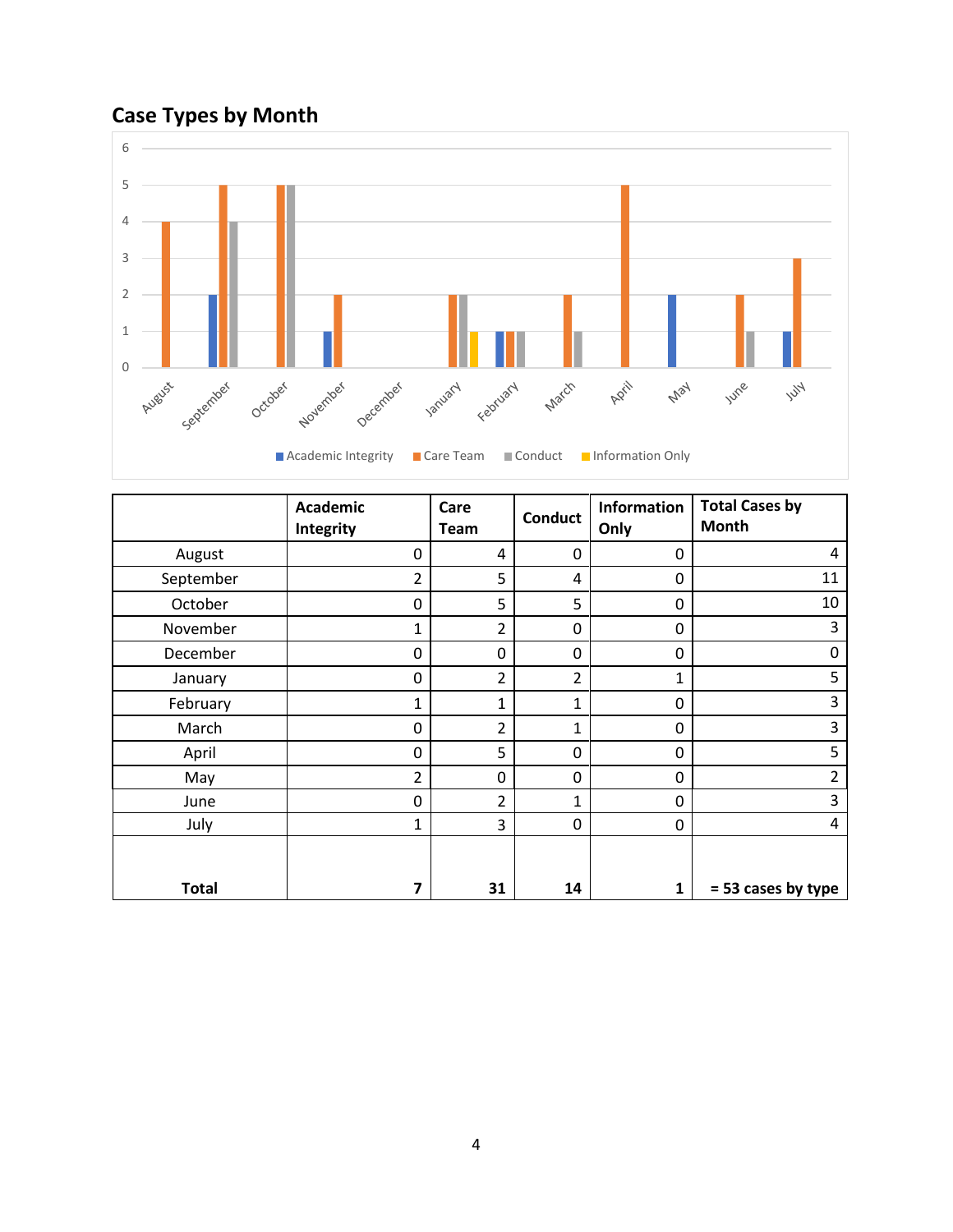### **Academic Integrity Case Violations by Type**



| <b>Academic Integrity</b>  |                                                |
|----------------------------|------------------------------------------------|
| <b>Violations</b>          | <b>Frequency of Violations</b>                 |
| Cheating                   |                                                |
| Complicity in              |                                                |
| <b>Academic Dishonesty</b> |                                                |
| Fabrication and            |                                                |
| Falsification              |                                                |
| Plagiarism                 | 6                                              |
| Total                      | 11 total academic integrity violations by type |

**\*Note: 7 cases of activity integrity were reported. Some cases involved multiple types of academic integrity violations.** 

### **Academic Integrity Case Violations by Division**



| <b>Academic Integrity Violations by Division</b>  | <b>Frequency of Violations</b>            |
|---------------------------------------------------|-------------------------------------------|
| <b>Applied Career Technologies</b>                |                                           |
| Arts & Sciences                                   |                                           |
| <b>Business &amp; Public Service Technologies</b> |                                           |
| <b>Health Sciences</b>                            |                                           |
| Workforce Development & Community                 |                                           |
| Education                                         |                                           |
| Total                                             | 7 total academic integrity cases reported |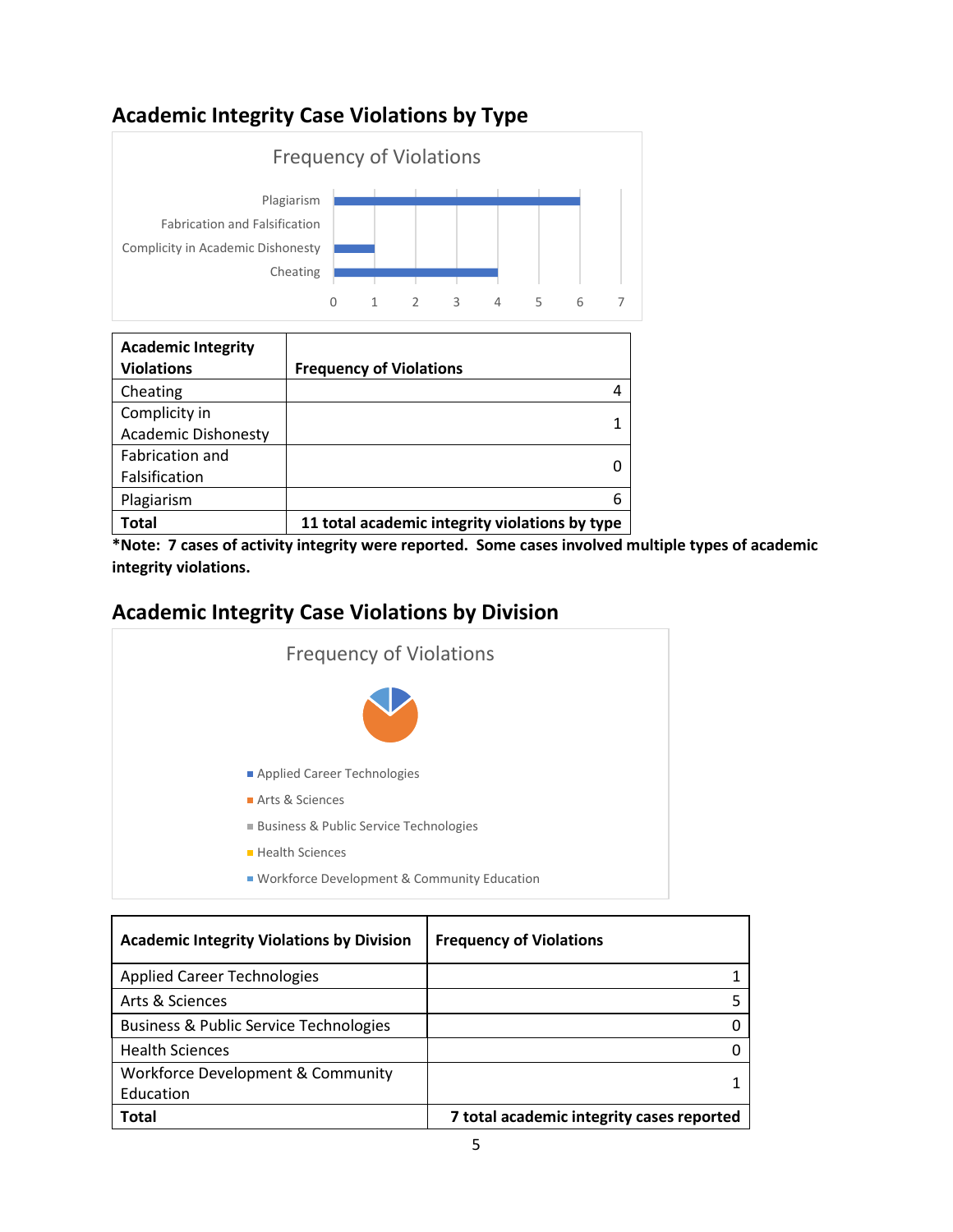# **Care Team Reports by Type**



| <b>Care Team Report</b>     |                                               |
|-----------------------------|-----------------------------------------------|
| <b>Concerns</b>             | <b>Frequency of Concern</b>                   |
| <b>Academic Progress</b>    | 1                                             |
| <b>Bullying</b>             | 1                                             |
| <b>Concerning Behavior</b>  | 5                                             |
| in Classroom                |                                               |
| <b>Concerning Behavior</b>  |                                               |
| during Enrollment           | 3                                             |
| <b>Process</b>              |                                               |
| Concerning/Disruptive       | 1                                             |
| <b>Text Message</b>         |                                               |
| Disruptive Behavior at      | 1                                             |
| <b>College Event</b>        |                                               |
| Harassing Behavior          |                                               |
| <b>Towards Other</b>        | 5                                             |
| Students                    |                                               |
| Hygiene                     | $\overline{2}$                                |
| <b>Medical Leave Due to</b> | 1                                             |
| Accident                    |                                               |
| Under the Influence -       |                                               |
| Drugs/Alcohol               | 3                                             |
| (suspicion)                 |                                               |
| Victim of Harassment        | 8                                             |
| Total                       | 31 total Care Team Reports by type of Concern |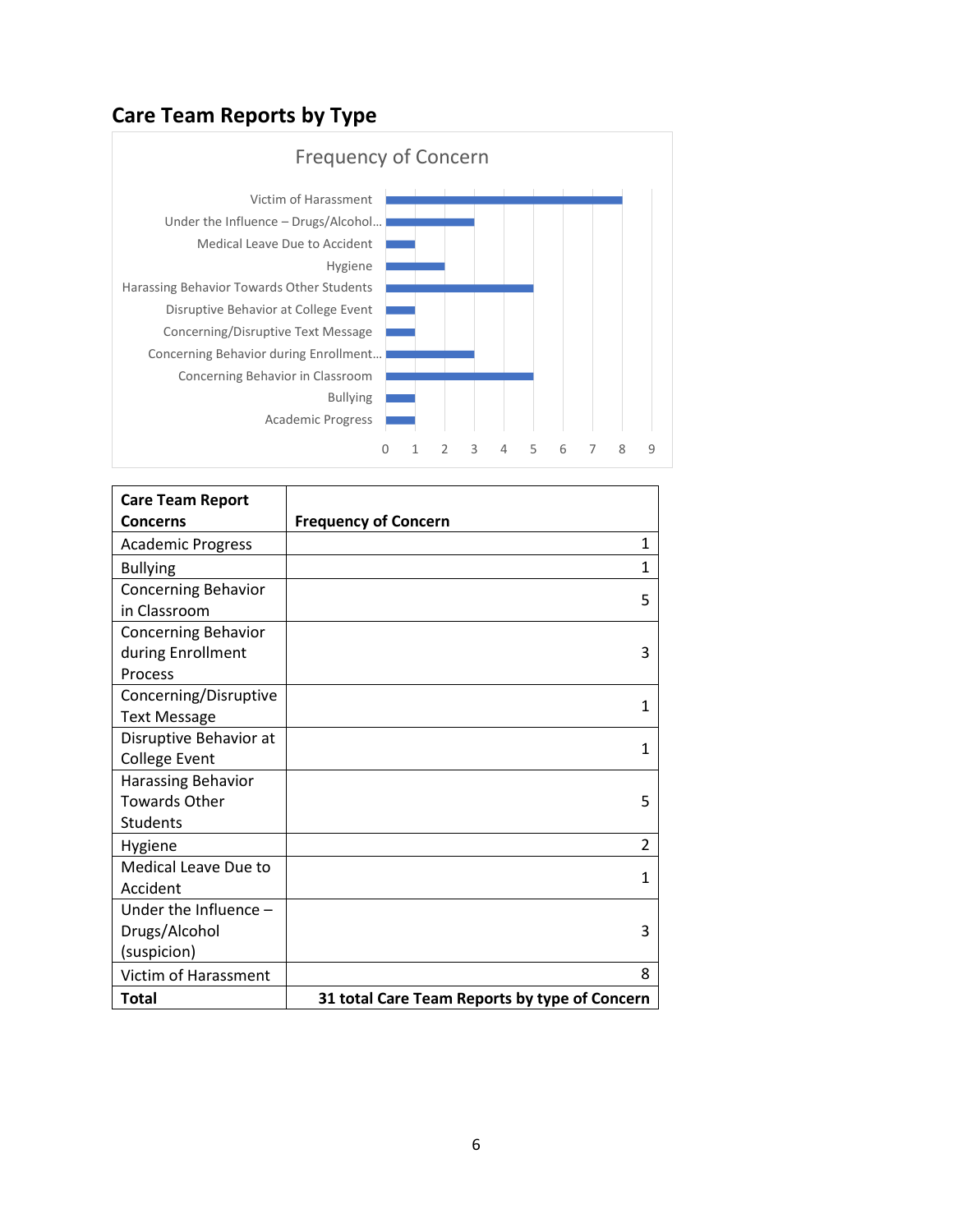### **Care Team Reports by Division**



| <b>Care Team Reports by</b><br><b>Division</b> | # of Reports                           |
|------------------------------------------------|----------------------------------------|
| <b>Applied Career</b>                          |                                        |
| Technologies                                   | $\mathfrak z$                          |
| Arts & Sciences                                | 10                                     |
| <b>Alleghany Center</b>                        | Ω                                      |
| <b>Ashe Campus</b>                             | 3                                      |
| <b>Business &amp; Public</b>                   | 1                                      |
| Service Technologies                           |                                        |
| Campus Police                                  | 2                                      |
| <b>College Readiness</b>                       | 4                                      |
| <b>Health Sciences</b>                         | $\mathfrak{p}$                         |
| <b>Instructional Support</b>                   | $\mathfrak z$                          |
| <b>Services</b>                                |                                        |
| Parent                                         | 2                                      |
| <b>Student Services</b>                        | 3                                      |
| <b>Work Force</b>                              |                                        |
| Development &                                  | ŋ                                      |
| <b>Community Education</b>                     |                                        |
| Total                                          | 31 total Care Team Reports by Division |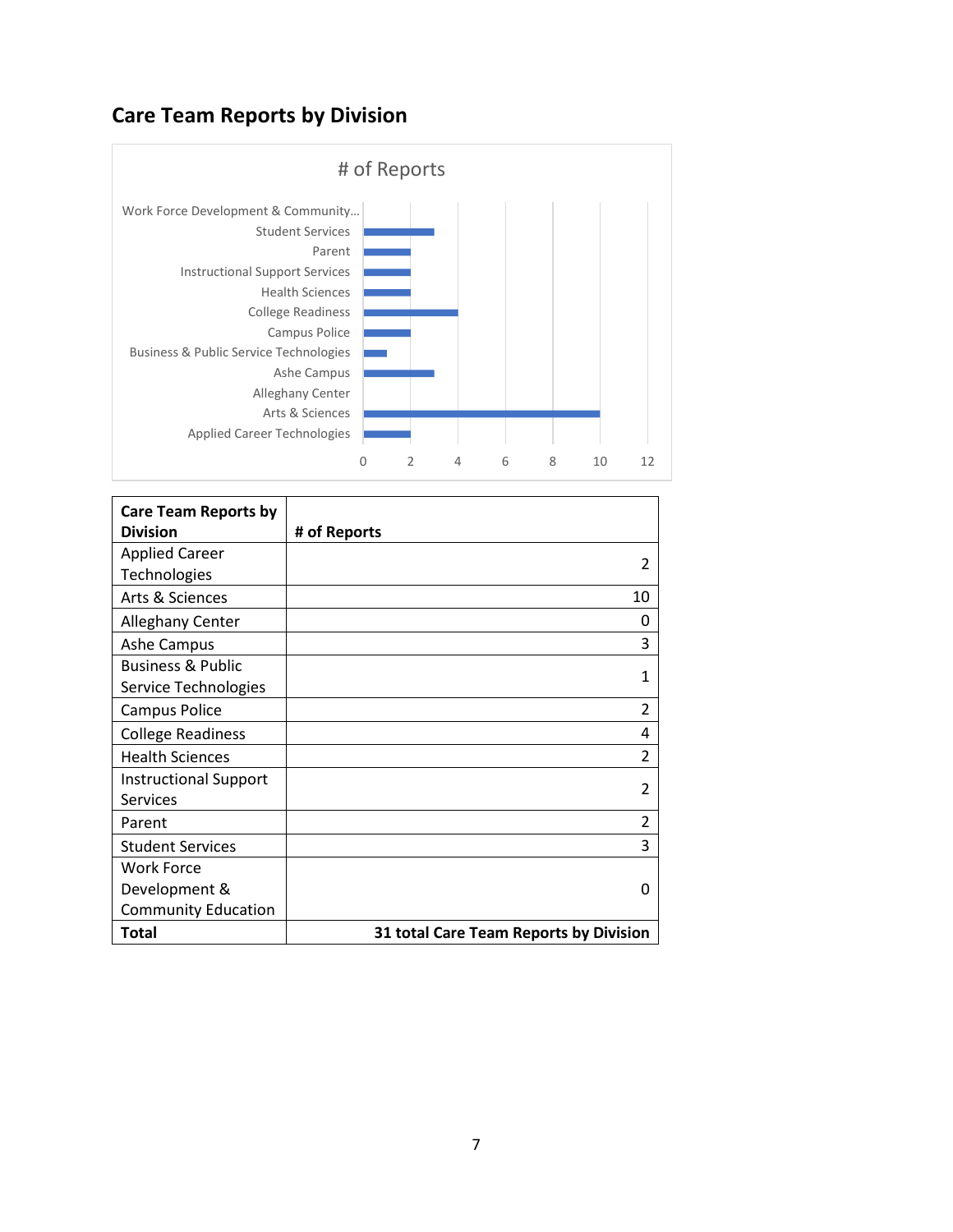## **Conduct Case Violations by Type**



| <b>Conduct Violations</b>        | <b>Frequency of Violations</b>          |
|----------------------------------|-----------------------------------------|
| Abuse - Physical                 | 1                                       |
| Abuse - Verbal                   | 4                                       |
| Alcohol - Under the<br>Influence |                                         |
| <b>Academic Disruption</b>       | 8                                       |
| <b>Bullying/Harassment</b>       | $\overline{2}$                          |
| Failure to Comply                | 1                                       |
| Harassment - General             | 1                                       |
| Harassment - Sexual              | 1                                       |
| <b>Public Exposure</b>           | $\mathcal{P}$                           |
| Total                            | 21 total violations of rules of conduct |

**\*Note: 14 conduct cases were reported. Some cases involved multiple violations of the rules of conduct.** 

٦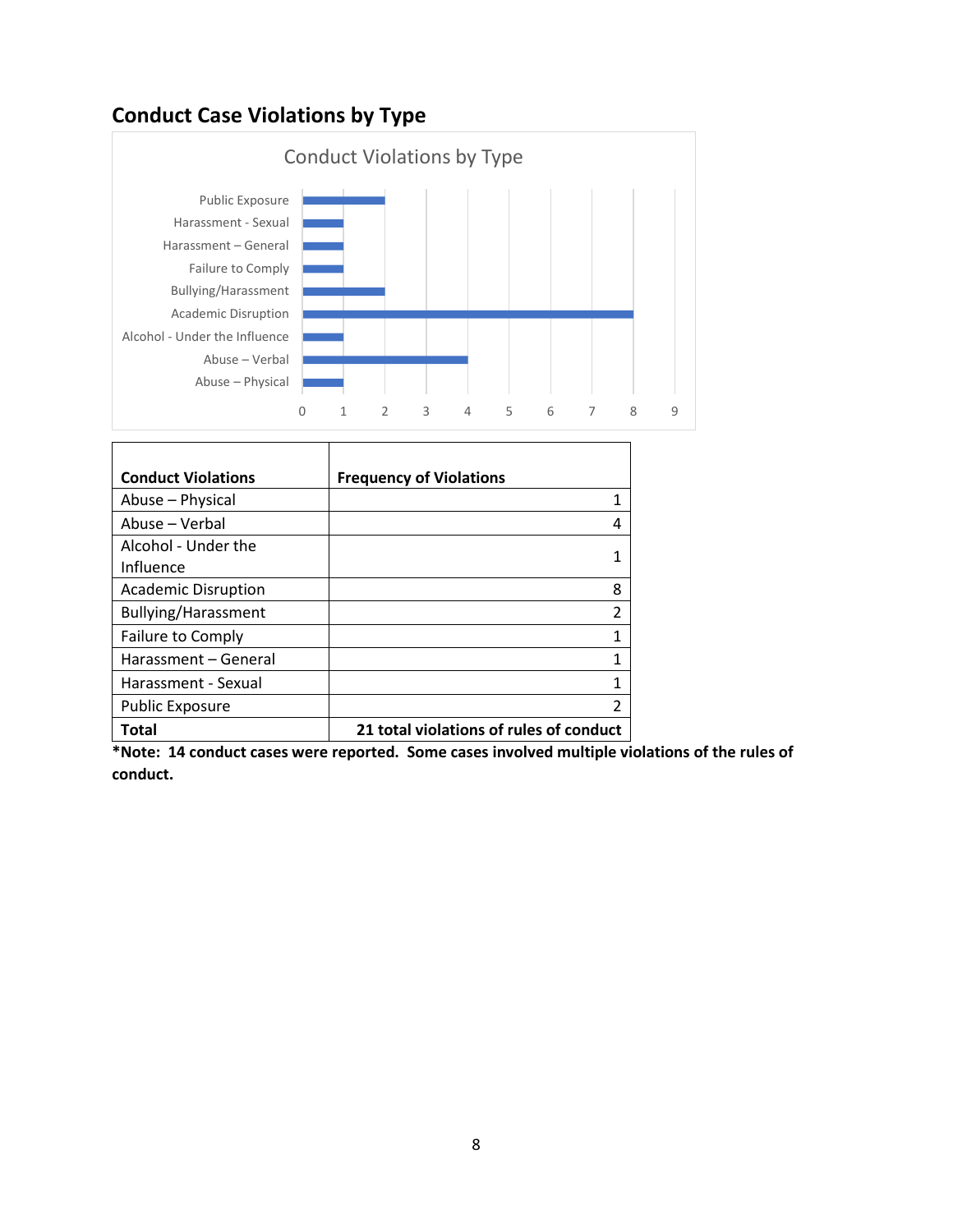# **Frequency of Sanctions – Conduct Cases**



T

 $\mathsf{r}$ 

| <b>Sanction Types</b>       | # of times issued                      |
|-----------------------------|----------------------------------------|
| Warning                     |                                        |
| Probation                   |                                        |
| <b>Restricted Probation</b> |                                        |
| Suspension                  |                                        |
| Case Open                   |                                        |
| No Sanction - Not           |                                        |
| Responsible                 |                                        |
| Total                       | 14 total conduct case sanctions issued |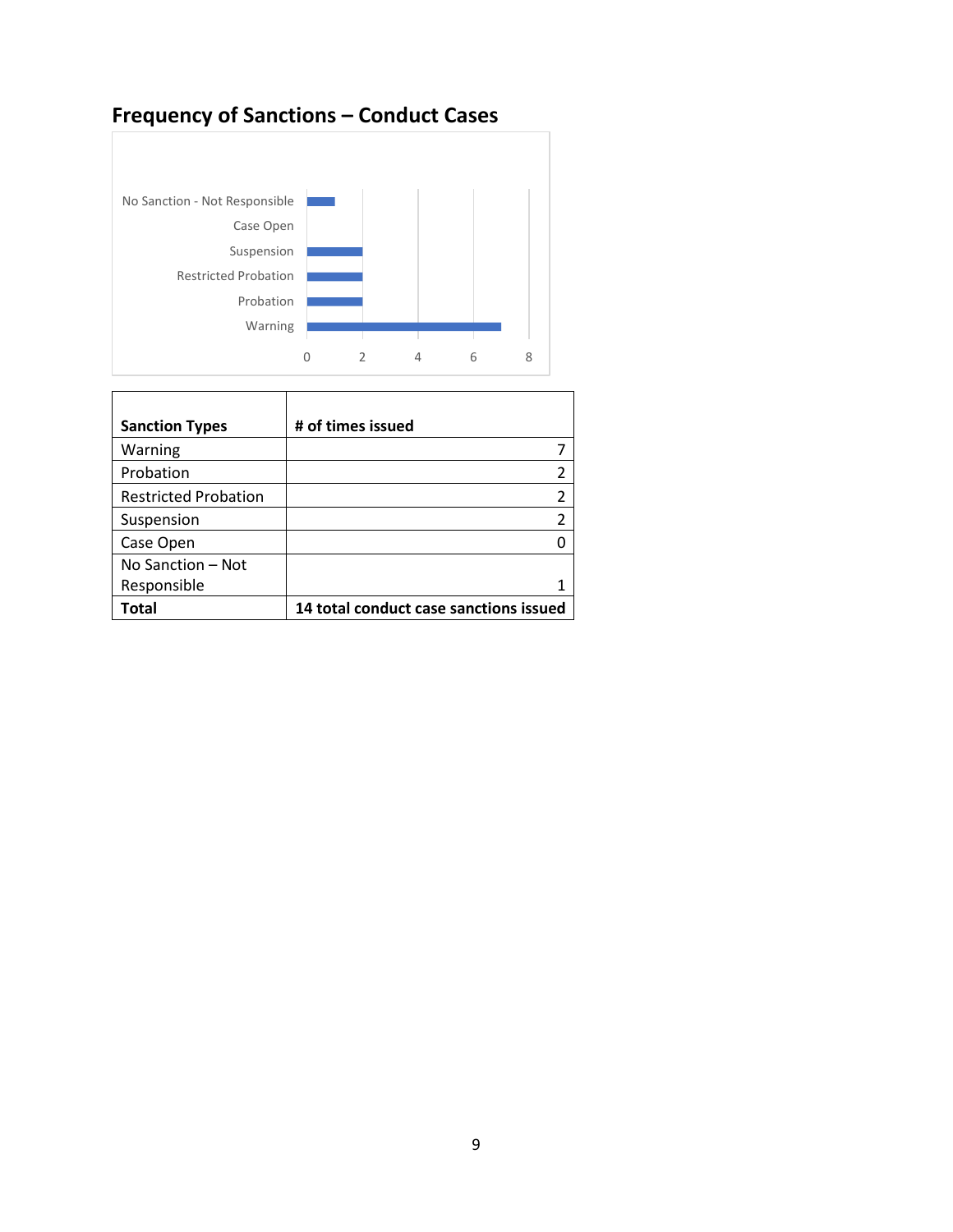#### **Location of Conduct Incidents**



| Location                   | # of Violations        |
|----------------------------|------------------------|
|                            |                        |
| <b>Ashe Campus</b>         | 1                      |
| <b>Ashe Family Central</b> | 1                      |
| <b>Hayes Hall</b>          | 4                      |
| <b>Herring Hall</b>        | 3                      |
| Lowes Hall                 | $\mathcal{P}$          |
| Off Campus - Clinical      |                        |
| Site                       | 1                      |
| Parking Lot - Lowes        |                        |
| Hall                       |                        |
| <b>Thompson Hall</b>       | 1                      |
| Total                      | 14 total conduct cases |

## **Information Only Cases**



| <b>Information Only</b> | # of Meetings                 |
|-------------------------|-------------------------------|
| Bookstore Incident      |                               |
| Total                   | 1 information only<br>meeting |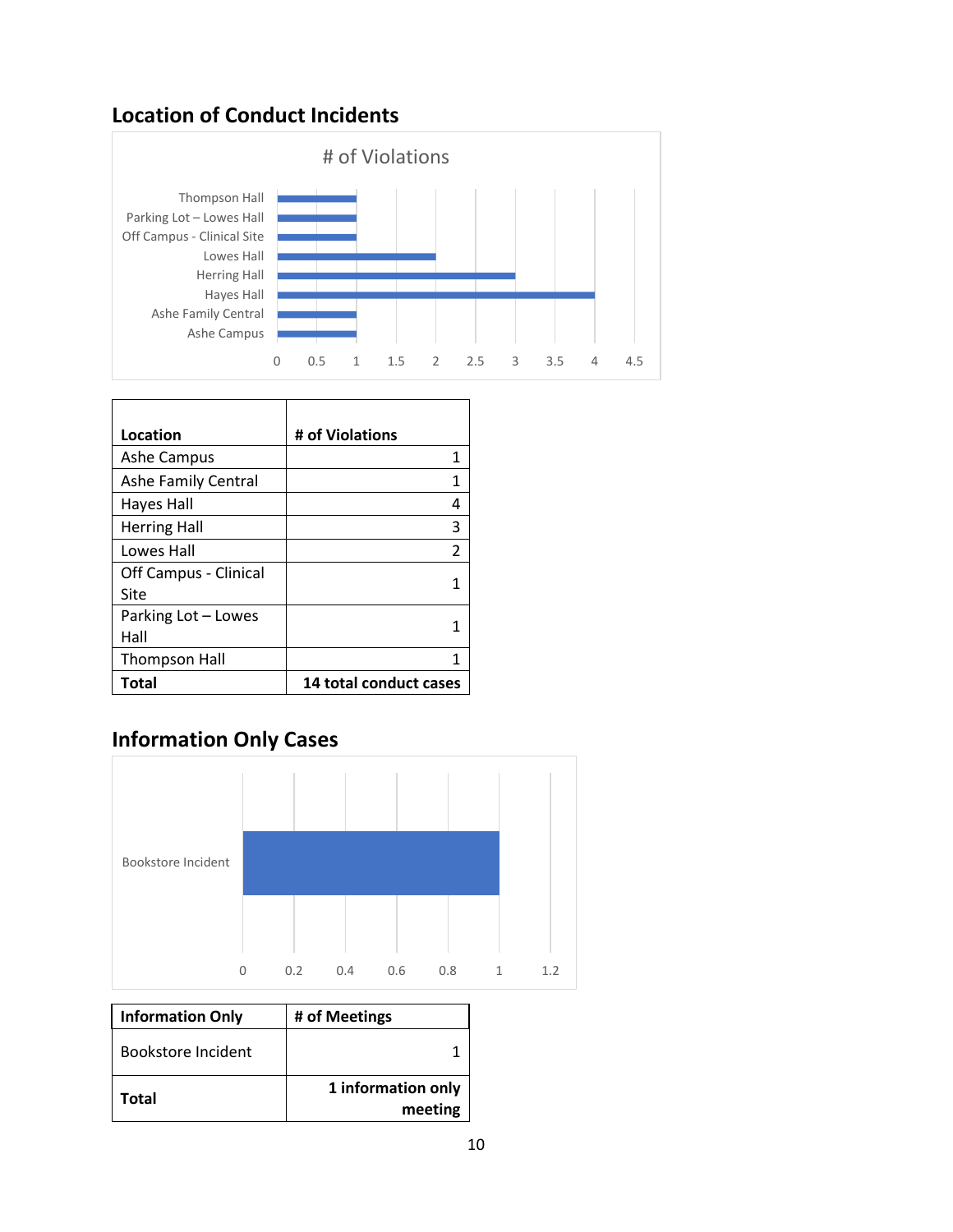# **Case Types by Gender**



| Female       | n                     |
|--------------|-----------------------|
| Male         |                       |
| <b>Total</b> | 7 individual students |



| Female |                        |
|--------|------------------------|
| Male   | 18                     |
| Total  | 31 individual students |